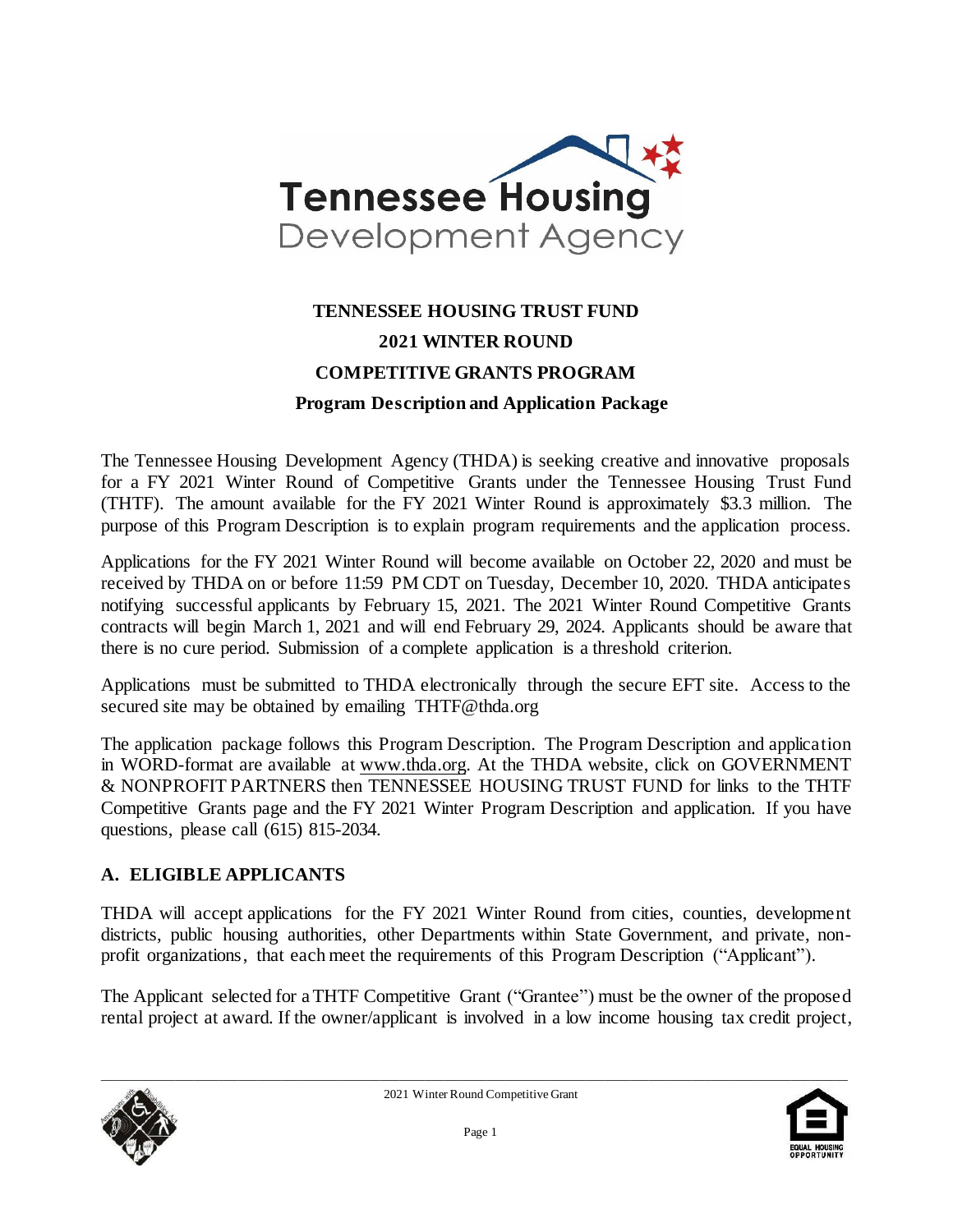the applicant must be the sole general partner or the sole managing member of the ownership entity or own 100% of the stock of a corporate ownership entity.

All private, non-profit organizations must submit *Attachment One: Non-Profit Checklist* with supporting documentation. All private, non-profit organizations must be organized and existing in the State of Tennessee (as evidenced by a Certificate of Existence from the Tennessee Secretary of State, dated no more than 30 days prior to the application date) or, if organized and existing in another state, be organized and existing under the laws of that state and be qualified to do business in Tennessee (as evidenced by a Certificate of Existence from that state's Secretary of State dated no more than 30 days prior to the application date and by a Certificate of Authorization to do business in Tennessee from the Tennessee Secretary of State, dated no more than 30 days prior to the application date).

All private, non-profit Applicants must demonstrate at least two years of experience providing affordable housing or affordable housing related services in the state of Tennessee.

Additionally, Applicants seeking funding for transitional housing targeted to ex-offenders shall demonstrate good standing with the Tennessee Department of Corrections (TDOC) as of the date of submission of the 2021 Winter THTF application. All such Applicants shall be listed on TDOC's List of Approved Transitional Housing Providers.

Competitive Grant funds will be awarded to successful Applicants in the form of a grant. Applicants with prior Competitive Grants must also have *requested* the following percentages of their prior grants by December 3, 2020 to be eligible for the FY 2021 Winter Round Competitive Grants program:

| <b>COMPETITIVE GRANT</b><br><b>YEAR</b> | <b>SPEND DOWN REQUIREMENT</b> |
|-----------------------------------------|-------------------------------|
| 2018 Spring and earlier                 | 100%                          |
| 2019 Fall                               | 75%                           |
| 2019 Spring                             | 50%                           |
| 2020 Fall                               | 25%                           |
| 2020 Spring                             | Not Eligible                  |

To meet the "requested" threshold criteria, THDA must have received an official, complete Request for Payment Form with supporting documentation from an Applicant with a prior Competitive Grant.

# **B. ELIGIBLE ACTIVITIES**

All housing financed using THTF Competitive Grant resources must be affordable rental housing and must address the housing needs of households who are low, very low, and/or extremely low income as defined in Section F (1).

The following rental housing activities are eligible:

• New construction of rental housing units.



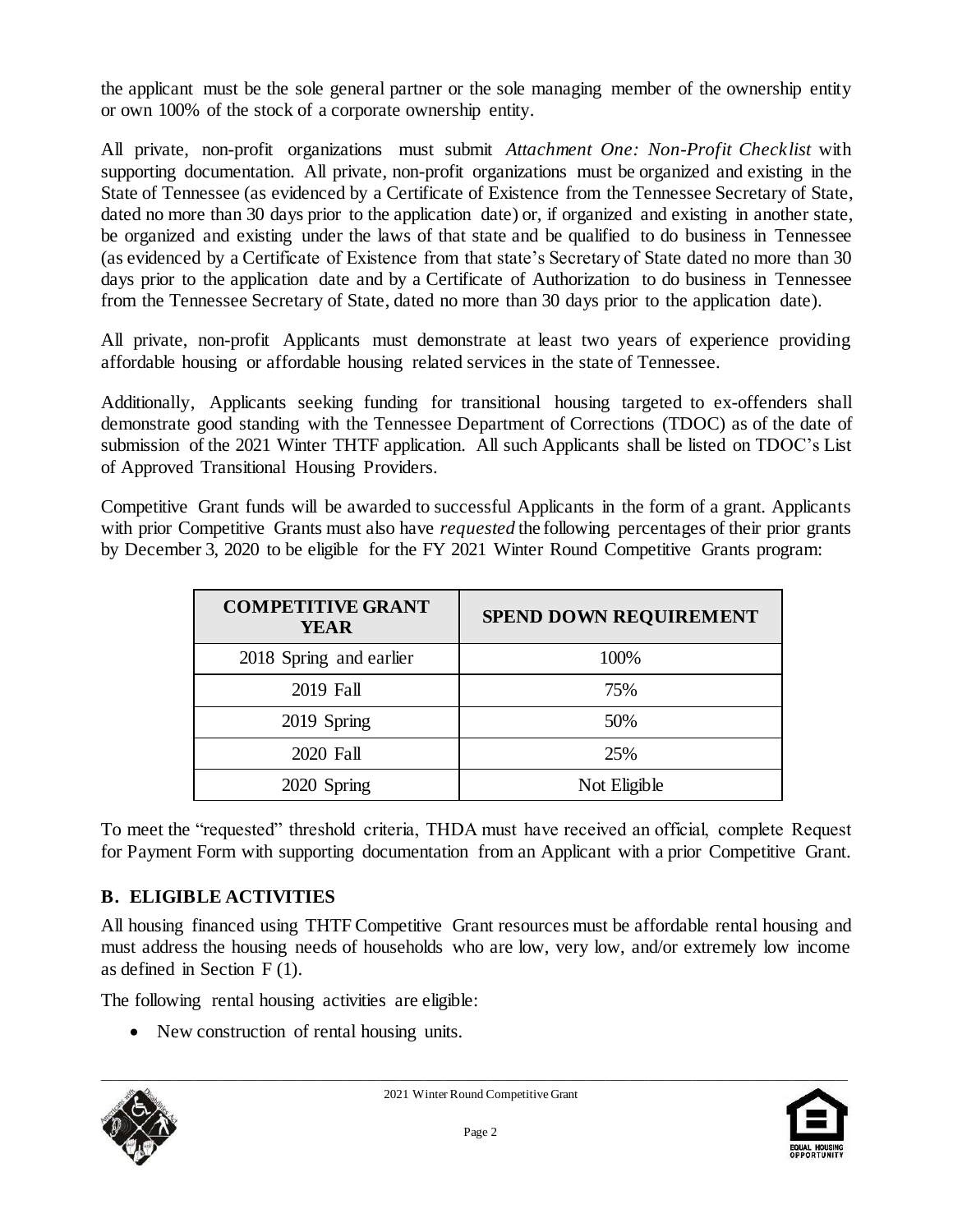- Acquisition of rental housing units.
- Rehabilitation of rental housing units.
- Conversion of non-residential units to residential units.
- Combinations of the above.

The rental housing provided may be either permanent or transitional as defined below:

- "Permanent Housing" is community-based housing with a tenant on a lease (or a sublease) for an initial term of at least one year that is renewable and is terminable only for cause.
- "Transitional housing" is housing that is designed to provide individuals and families with interim stability and support for up to 24 months in order to assist the household successfully move to and maintain permanent housing. Transitional housing must include a lease, sublease, or occupancy agreement.

All Applicants shall complete *Attachment Two: Rental Housing Feasibility Worksheet* to demonstrate a need for the Competitive Grant funds and the financial feasibility of the project.

# **C. TARGET POPULATIONS**

# **1. Low, very low and extremely low income households**

Rental housing for households at or below 80% of Area Median Income (AMI) is eligible. THDA will provide a preference for applications with a 25% set-aside of units for households who are extremely low income (0-30% AMI) or with a 50% set-aside of units for very low income  $(0 - 50\%$  AMI) households.

# **2. Housing for Individuals with Disabilities**

Housing for Individuals with Disabilities is rental housing for adult persons with a disability. All households must have incomes equal to or less than 80% of AMI.

All housing must provide access to flexible support services designed to help the individua l stay housed and live a more productive life in the community. However, services must not be mandated or a condition of housing the individual.

A "*person with disabilities"* is a person, who has a physical, mental or emotional impairment that is expected to be of long-continued and indefinite duration; substantially impedes his or her ability to live independently; and is of such a nature that such disability could be improved by more suitable housing.

A person will also be considered to have a disability if he or she has a developmental disability, which is a severe, chronic disability that is attributable to a mental or physical impairment or combination of mental and physical impairments; is manifested before the person attains age 22; is likely to continue indefinitely; results in substantial functional limitations in three or more of the following areas of major life activity: self-care, receptive and expressive language, learning, mobility, self-direction, capacity for independent living,



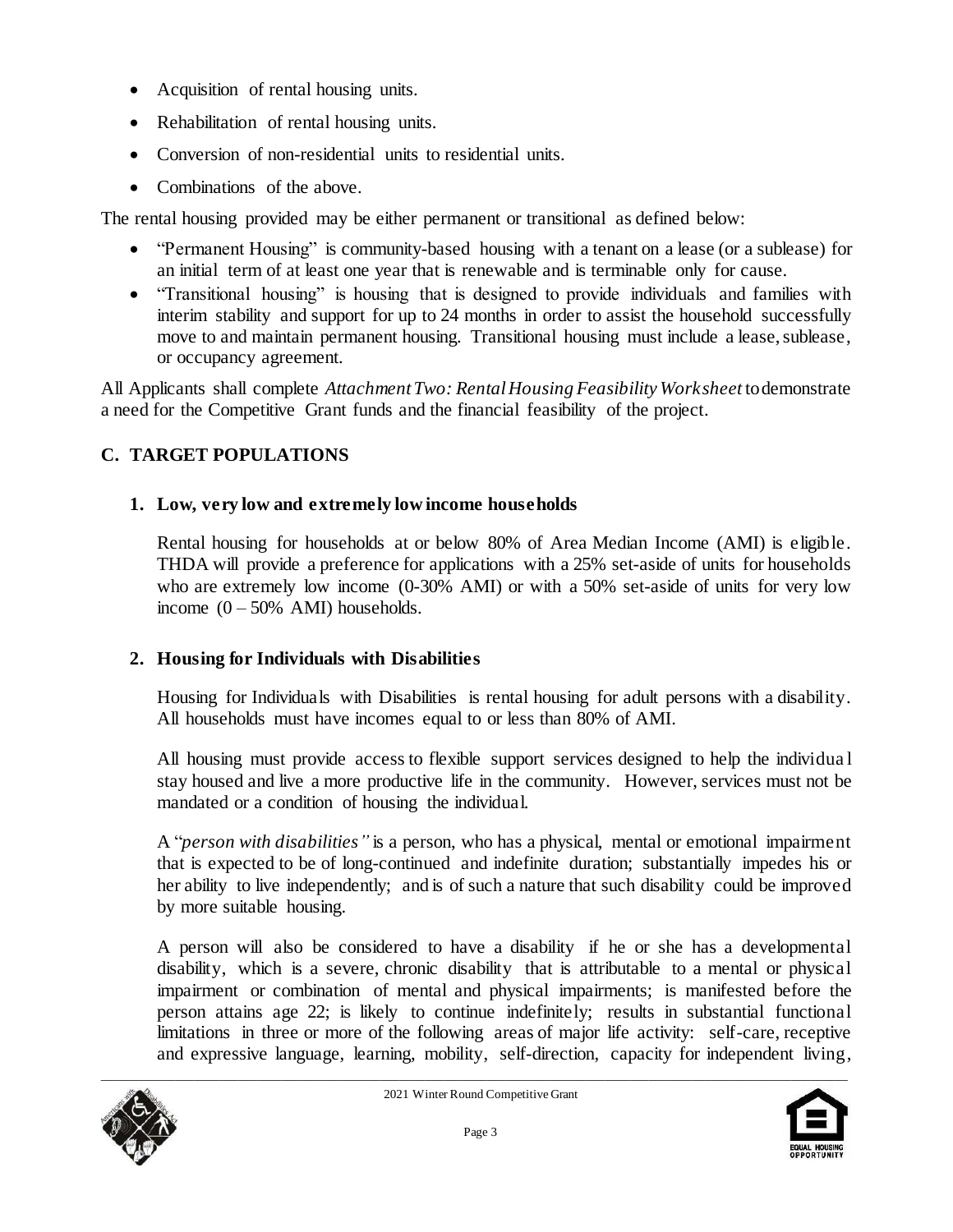and economic self-sufficiency; and reflects the person's need for a combination and sequence of special interdisciplinary, or generic care, treatment, or other services that are of lifelong or extended duration and are individually planned and coordinated.

Housing funded for this population must meet the qualities of settings that are eligible for reimbursement under the Medicaid home and community-based services that were established by the Centers for Medicare and Medicaid Services (CMS) in the final rule dated January 16, 2014:

[https://www.federalregister.gov/articles/2014/01/16/2014-00487/medicaid](https://www.federalregister.gov/articles/2014/01/16/2014-00487/medicaid-program-state-plan-home-and-community-based-services-5-year-period-for-waivers-provider)[program-state-plan-home-and-community-based-services-5-year-period-for](https://www.federalregister.gov/articles/2014/01/16/2014-00487/medicaid-program-state-plan-home-and-community-based-services-5-year-period-for-waivers-provider)[waivers-provider.](https://www.federalregister.gov/articles/2014/01/16/2014-00487/medicaid-program-state-plan-home-and-community-based-services-5-year-period-for-waivers-provider) 

The final rule requires that all home and community-based settings meet certain qualifications, including:

- The setting is integrated and supports full access to the greater community;
- Is selected by the individual from among setting options;
- Ensures individual rights of privacy, dignity, and respect, and freedom from coercion and restraint;
- Optimizes autonomy and independence in making life choices; and,
- Facilitates choice regarding services and who provides them.

Additionally for provider owned or controlled residential settings, the following additional requirements apply:

- The individual has a lease or other legally enforceable agreement providing similar protections;
- The individual has privacy in their unit including lockable doors, choice of roommates, and freedom to furnish or decorate the unit;
- The individual controls his/her own schedule, including access to food at any time;
- The individual can have visitors at any time; and,
- The setting is physically accessible.

# **3. Housing for Youth Transitioning Out of the State's Foster Care System**

Rental housing for youth transitioning out of the foster care system is eligible and is prioritized in the program's scoring matrix. All households must have incomes equal to or less than 80% of AMI. The head of the household must be at least 18 years of age and no more than 24 years of age at time of application for tenancy. All housing must provide flexible support services designed to help the individual stay housed and live a more productive life in the community.



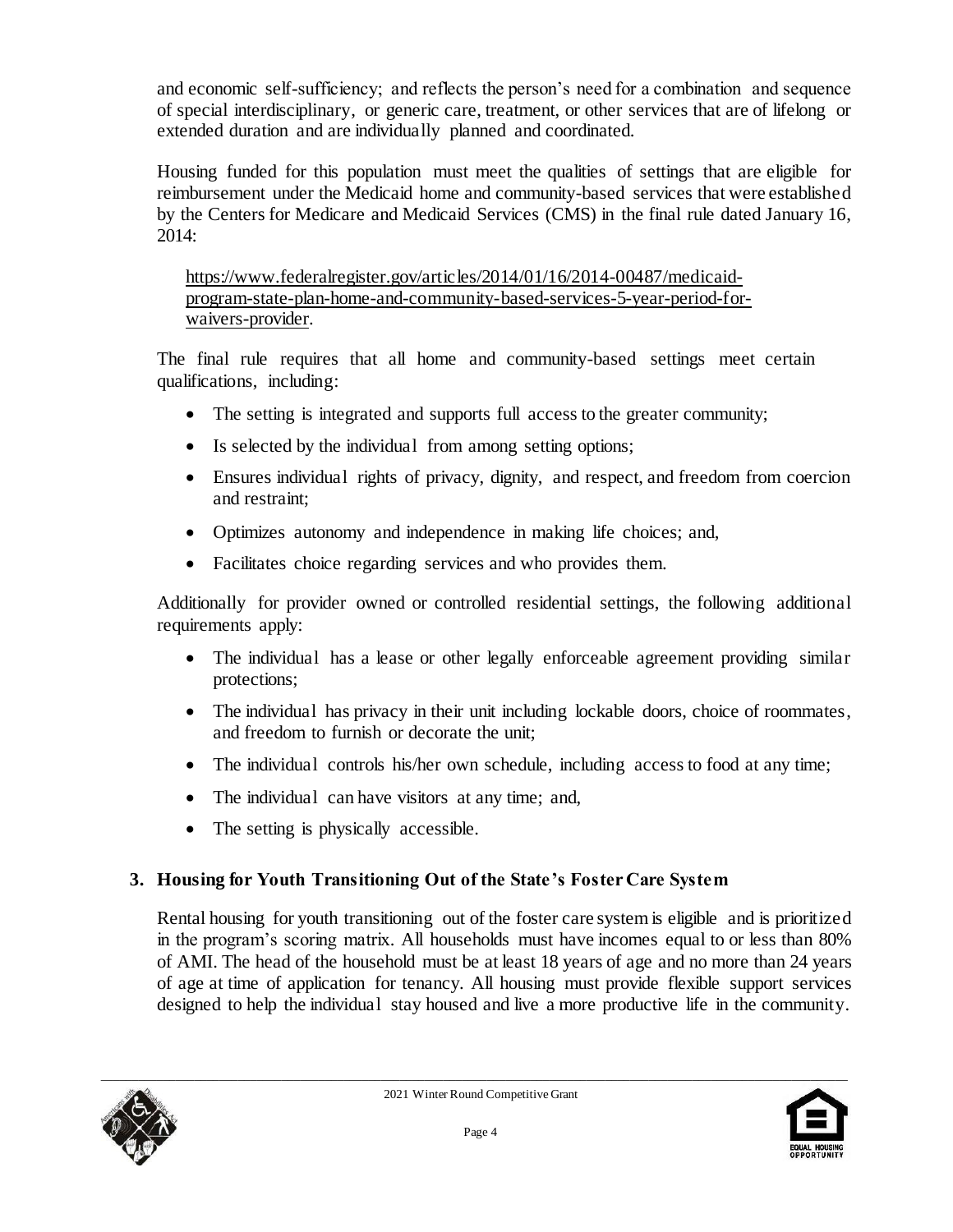#### **4. Housing for the Elderly**

Elderly populations are households where all household members are at least 62 years of age. All households must have incomes equal to or less than 80% of AMI. Housing for the elderly does not include hospices, nursing homes, or convalescent facilities.

#### **5. Housing for Ex-Offenders**

Rental housing for ex-offenders who are either homeless or at risk of homelessness and for those who are eligible for release by the Tennessee Board of Probation and Parole but who remain in custody due to having no other residential options is eligible. Housing for elderly offenders who are eligible for release by the Tennessee Board of Probation and Parole but who remain in custody due to no other residential options is encouraged. Housing for exoffenders is prioritized in the program's scoring matrix.

All housing must provide support services designed to help the individual stay housed and live a more productive life in the community.

Certain ex-offenders, as described below, may not be eligible to reside in housing of this type developed with Competitive Grants. All households must have incomes equal to or less than 80% of AMI. Housing providers must abide by all TDOC rules and regulations and all State and Federal statutes and laws as applicable to the populations being served.

#### **6. Housing for Veterans who are Homeless**

Rental housing set-aside for veterans who are homeless. To be eligible, an individual or family must meet one of the categories of homeless and the head of household or their spouse must meet the definition of "veteran" as defined below:

- As defined by the U.S. Department of Housing and Urban Development under the Homeless Emergency Assistance and Rapid Transition to Housing Act (HEARTH) at 24 CFR 91.5, "Homeless" includes:
	- (1) *Category 1*:An individual or family who lacks a fixed, regular, and adequate nighttime residence, meaning:
		- (i) An individual or family with a primary nighttime residence that is a public or private place not designed for or ordinarily used as a regular sleeping accommodation for human beings, including a car, park, abandoned building, bus or train station, airport or camping ground;
		- (ii) An individual or family living in a supervised publicly or privately operated shelter designed to provide temporary living arrangements (including congregate shelters, transitional housing, and hotels and motels paid for by charitable organizations or by federal, state, or local government programs for low-income individuals); or



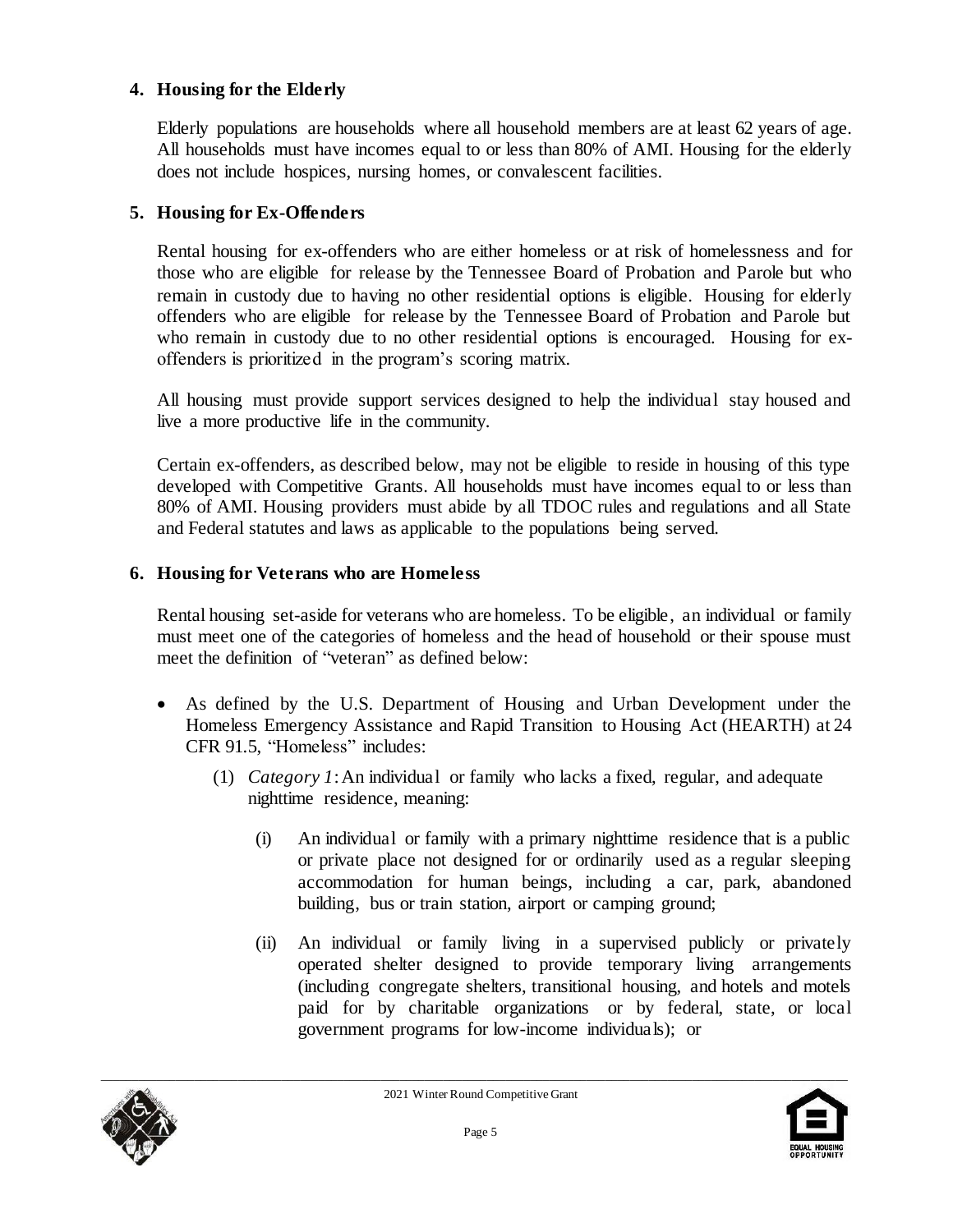- (iii) An individual who is exiting an institution where he or she resided for 90 days or less and who resided in an emergency shelter or place not meant for human habitation immediately before entering that institution;
- (2) *Category 2*:An individual or family who will imminently lose their primary nighttime residence, provided that:
	- (i) The primary nighttime residence will be lost within 14 days of the date of application for homeless assistance;
	- (ii) No subsequent residence has been identified; and
	- (iii) The individual or family lacks the resources or support networks, e.g., family friends, faith-based or other social networks, needed to obtain other permanent housing;
- (3) *Category 3*:Unaccompanied youth under 25 years of age, or families with children and youth, who do not otherwise qualify as homeless under this definition, but who:
	- (i) Are defined as homeless under section 387 of the Runaway and Homeless Youth Act (42 U.S.C. 5732a), section 637 of the Head Start Act (42 U.S.C. 9832), section 41403 of the Violence Against Women Act of 1994 (42 U.S.C. 14043e-2), section 330(h) of the Public Health Service Act (42 U.S.C. 254b(h)), section 3 of the Food and Nutrition Act of 2008 (7 U.S.C. 2012), SECTION 17(b) or section 725 of the McKinney-Vento Homeless Assistance Act (42 U.S.C. 11434A);
	- (ii) Have not had a lease, ownership interest, or occupancy agreement in permanent housing the 60 days immediately preceding the date of application for assistance;
	- (iii) Have experienced persistent instability as measured by two moves or more during the 60-day period immediately preceding the date of applying for homeless assistance; and
	- (iv) Can be expected to continue in such status for an extended period of time because of chronic disabilities, chronic physical health or mental health conditions, substance addiction, histories of domestic violence or childhood abuse (including neglect), the presence of a child or youth with a disability, or two or more barriers to employment, which include the lack of a high school degree or General Education Diploma (GED), illiteracy, low English proficiency, a history of incarceration or detention for criminal activity, and a history of unstable employment; or



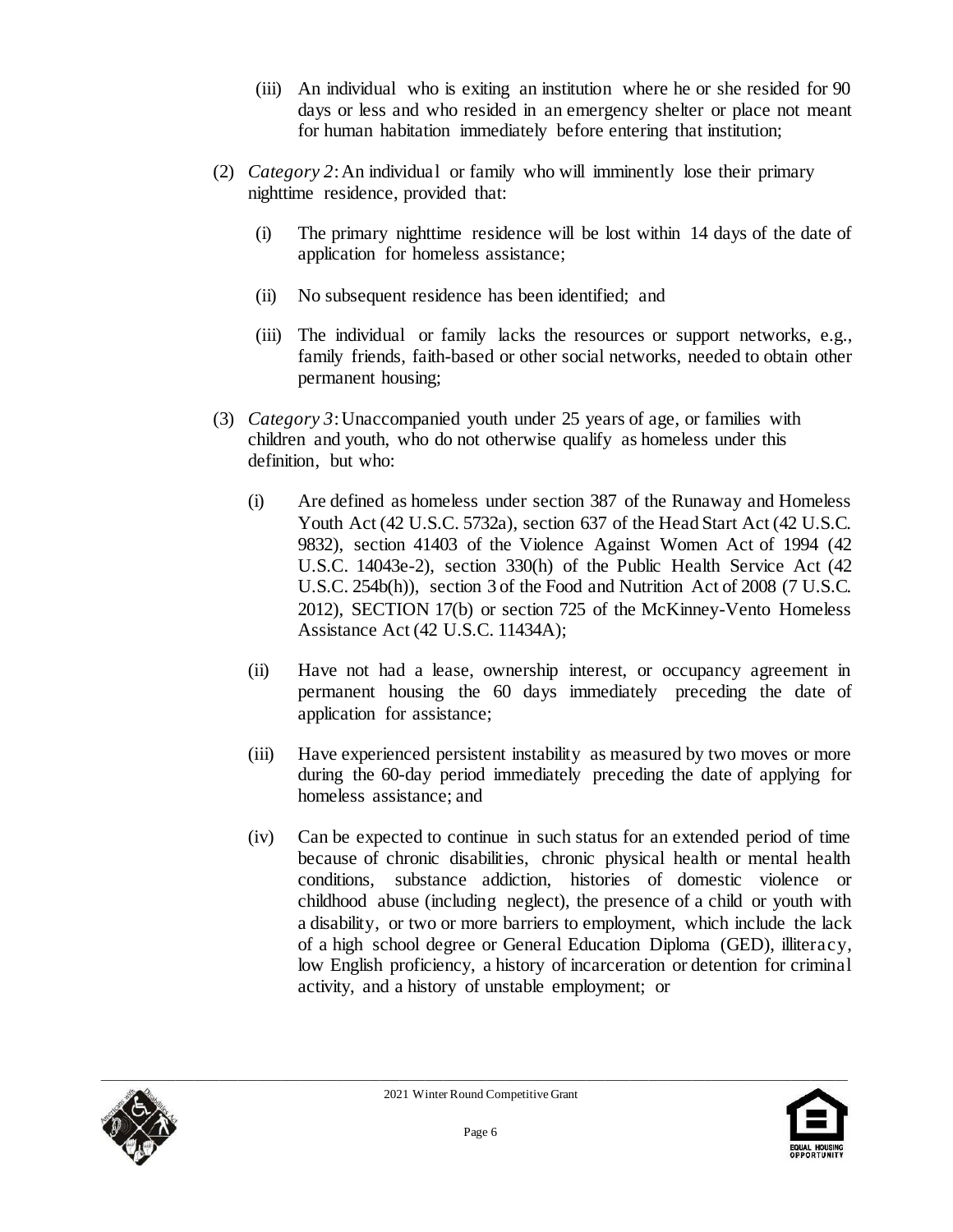- (4) *Category 4*:Any individual or family who:
	- (i) Is fleeing, or is attempting to flee, domestic violence, dating violence, sexual assault, stalking, or other dangerous or life-threatening conditions that relate to violence against the individual or a family member, including a child, that has either taken place within the individual's or family's primary nighttime residence or has made the individual or family afraid to return to their primary nighttime residence;
	- (ii) Has no other residence; and
	- (iii) Lacks the resources or support networks, e.g., family, friends, faith-based or other social networks, to obtain other permanent housing.
- As defined by the U.S. Interagency Council on Homelessness, a "Veteran" is an adult who served on active duty in the armed forces of the United States, including persons who served on active duty from the military reserves or the National Guard.

# **D. PROHIBITED ACTIVITIES**

A Grantee may not use the Competitive Grant for any of the following:

- 1. Pledge Competitive Grant funds as support for tax-exempt borrowing by local grantees.
- 2. Provide off-site improvements or neighborhood infrastructure or public facility improvements.
- 3. Provide any portion of the THTF Competitive Grant or the required local match for administrative expenses by local governments.
- 4. Provide assistance to private, for-profit owners of rental property.
- 5. Implement homeowner rehabilitation projects.
- 6. Implement homeownership activities, including down payment assistance programs and the development of units for homeownership.
- 7. Acquire, rehabilitate or construct rental housing that is a treatment, hospice, nursing home, or convalescent facility.
- 8. Project Operating Reserves
- 9. Developer Fees
- 10. Cover costs incurred prior to the THTF contract start date.

# **E. MATCH**



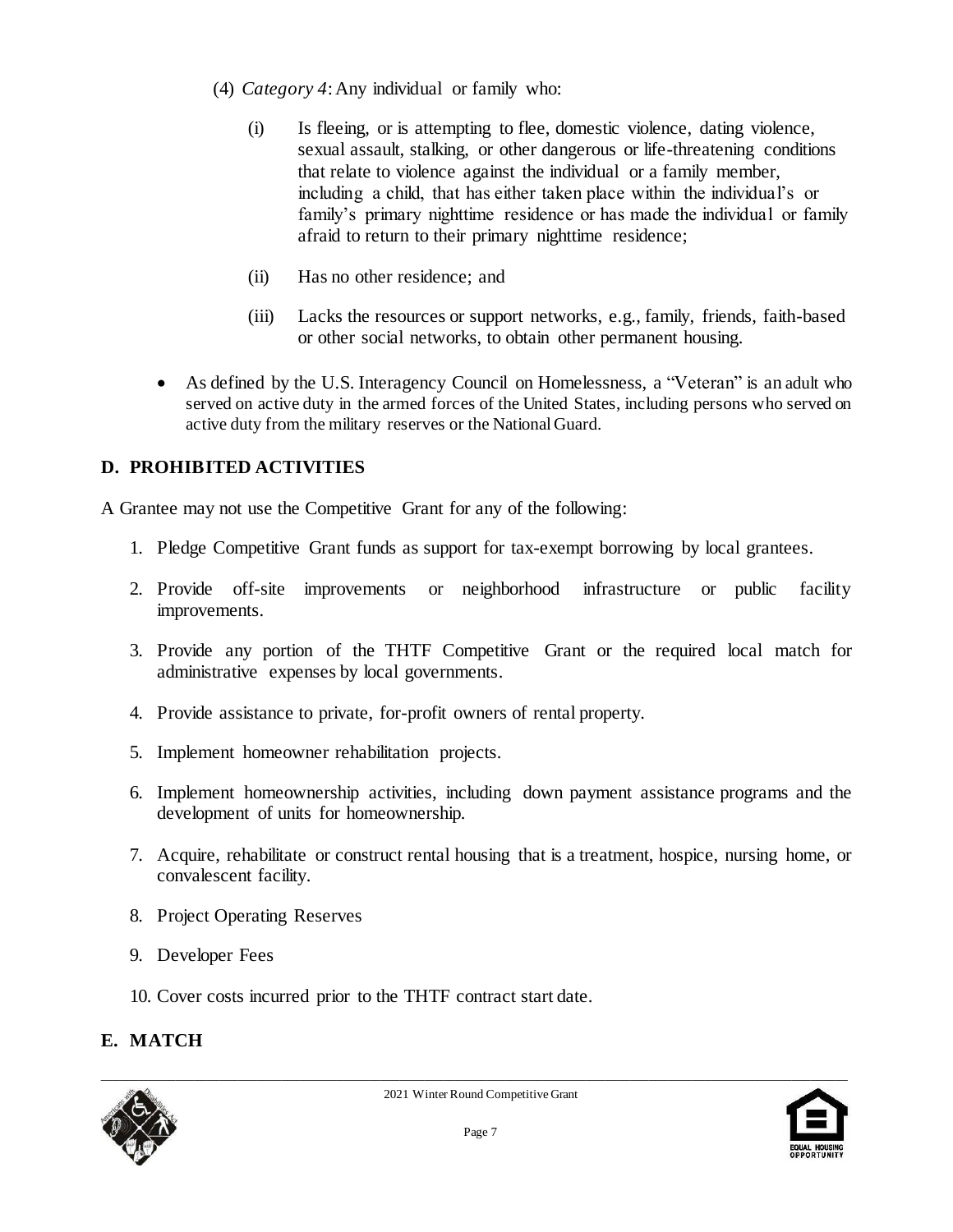Proposals must include a 50% match of the THTF development dollars awarded. THTF developer fees allocated to the project are not required to be matched.

### **Eligible Sources of Match Include:**

- 1. Grants from other agencies.
- 2. Federal sources such as the Community Development Block Grant (CDBG) program or USDA Rural Development.
- 3. Cash Contributions by local church groups, local agencies, or contributions by individuals.
- 4. Bank loans.
- 5. A funding pool established by a local lender for the applicant.
- 6. Supportive services provided for projects serving individuals with disabilities, homeless veterans, ex-offenders, the elderly, or youth transitioning out of the foster care system. The value of supportive services may be counted over the length of the applicable compliance period.
- 7. Rental assistance tied to the property. To be eligible, the commitment of rental assistance must extend beyond the end of the grant term. For purposes of application scoring, THDA will only count that value of rental assistance that extends beyond the grant term.
- 8. The value of property already owned by the Applicant upon which the proposed housing will be rehabilitated or constructed.
- 9. HOME grants from local participating jurisdictions to non-profit applicants.

#### **Ineligible Sources of Match:**

- 1. THDA program funds, including federal funding sources, made available to Applicants will not be an eligible source of the matching funds.
- 2. In-kind donations, services, or labor will not be an eligible source of matching funds.

THDA will prioritize applications with a firm match commitment, the value of which is clearly documented in the application by the entity providing the match source.

# **F. PROGRAM REQUIREMENTS**

### **1. INCOME LIMITS**

Competitive Grants for rental projects may be used to benefit low-, *very low- or extremely low income* households.



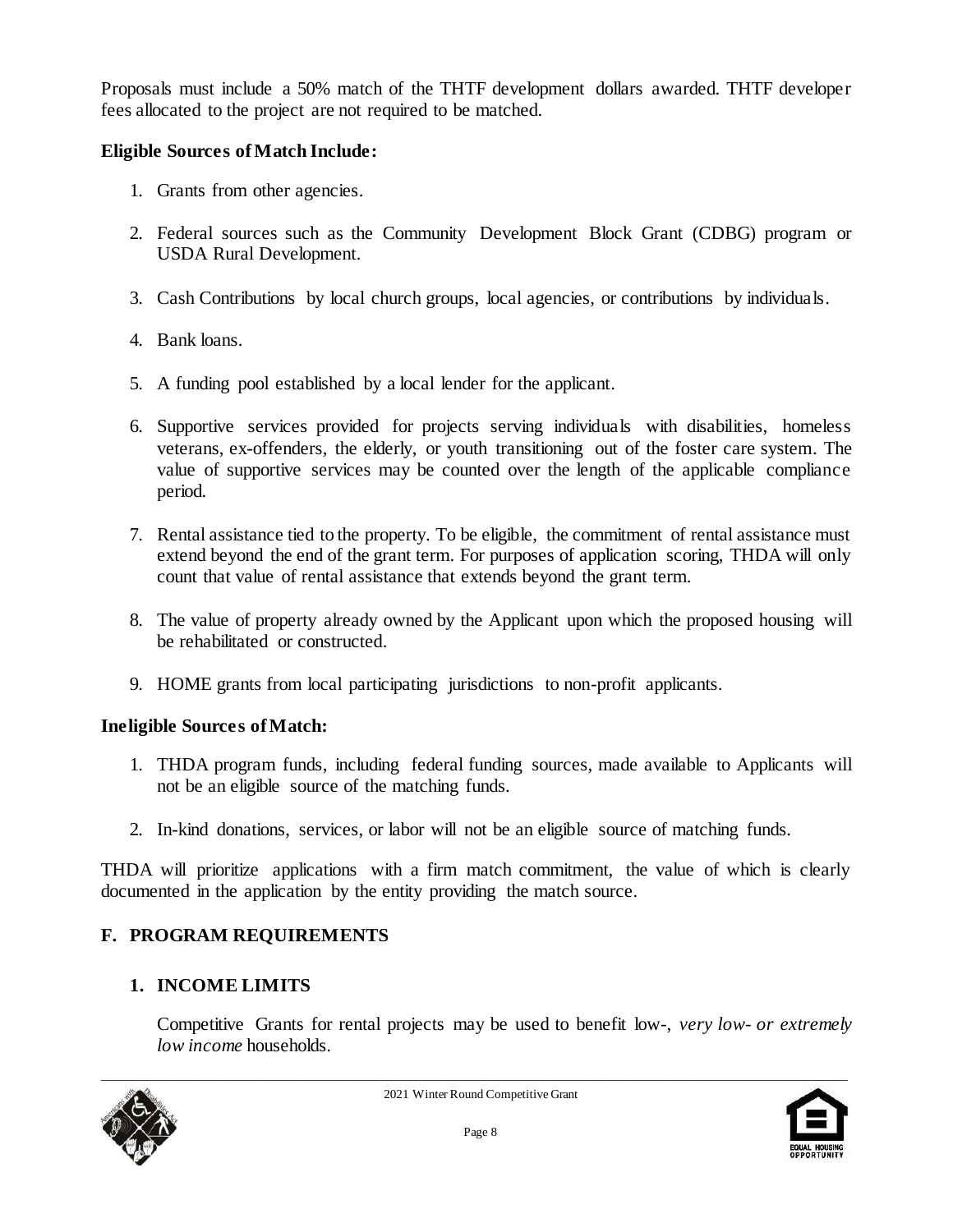- A. "Low income household" means an individual or family unit whose gross annual income does not exceed 80% of the area median income, adjusted for family size;
- B. "Very low income household" means an individual or family unit whose gross annual income does not exceed 50% of the area median income, adjusted for family size.
- C. "Extremely low income household" means an individual or family unit whose gross annual income does not exceed 30% of the area median income, adjusted for family size.

The income limits apply to the incomes of the tenants, not to the owners of the property.

Grantees shall use the income limits established by the U.S. Department of Housing and Urban Development for the HOME Program, and household income as defined by the Section 8 Rental Assistance Program. Current limits are in *Attachment Three: Income Limits*. The income of the household to be reported for purposes of eligibility is the sum of the annual gross income of the beneficiary, the beneficiary's spouse, and any other family member residing in the home or rental unit. Annual gross income is "anticipated" for the next 12 months, based upon current circumstances or known upcoming changes, minus certain income exclusions.

Grantees shall ensure occupancy of units for which Competitive Grants were used by low-, very low- or extremely low- income tenants during the compliance period. Tenants whose annual incomes increase to over 80% of the area median may remain in occupancy, but must pay no less than 30% of their adjusted monthly income for rent and utilities.

# **2. CRIMINAL BACKGROUND**

Grantees shall follow HUD regulations with regard to the provision of housing for exoffenders. HUD regulations prohibit housing assistance to the following groups of exoffenders:

- A. Ex-offenders who have been evicted from federally assisted housing for drug-related criminal activity with an effective date of eviction within the last three (3) year period.
- B. An ex-offender household that includes a member who has ever been convicted of a drugrelated criminal activity involving the manufacturing or production of methamphetamine s on the premises of federally assisted housing.
- C. An ex-offender household that includes a member who is subject to a lifetime registration requirement under a state sex offender registry program.

# **3. COMPLIANCE PERIOD**

All rental housing projects for which Competitive Grants funds are used shall have a compliance period that begins on the date of issuance of the certificate of occupancy for the final building within the project. If a certificate of occupancy is not issued, the compliance period will begin on the date of recordation of the notice of completion for the project. Prior to drawing down Competitive Grants funds, Grantees shall sign a grant note, deed of trust and



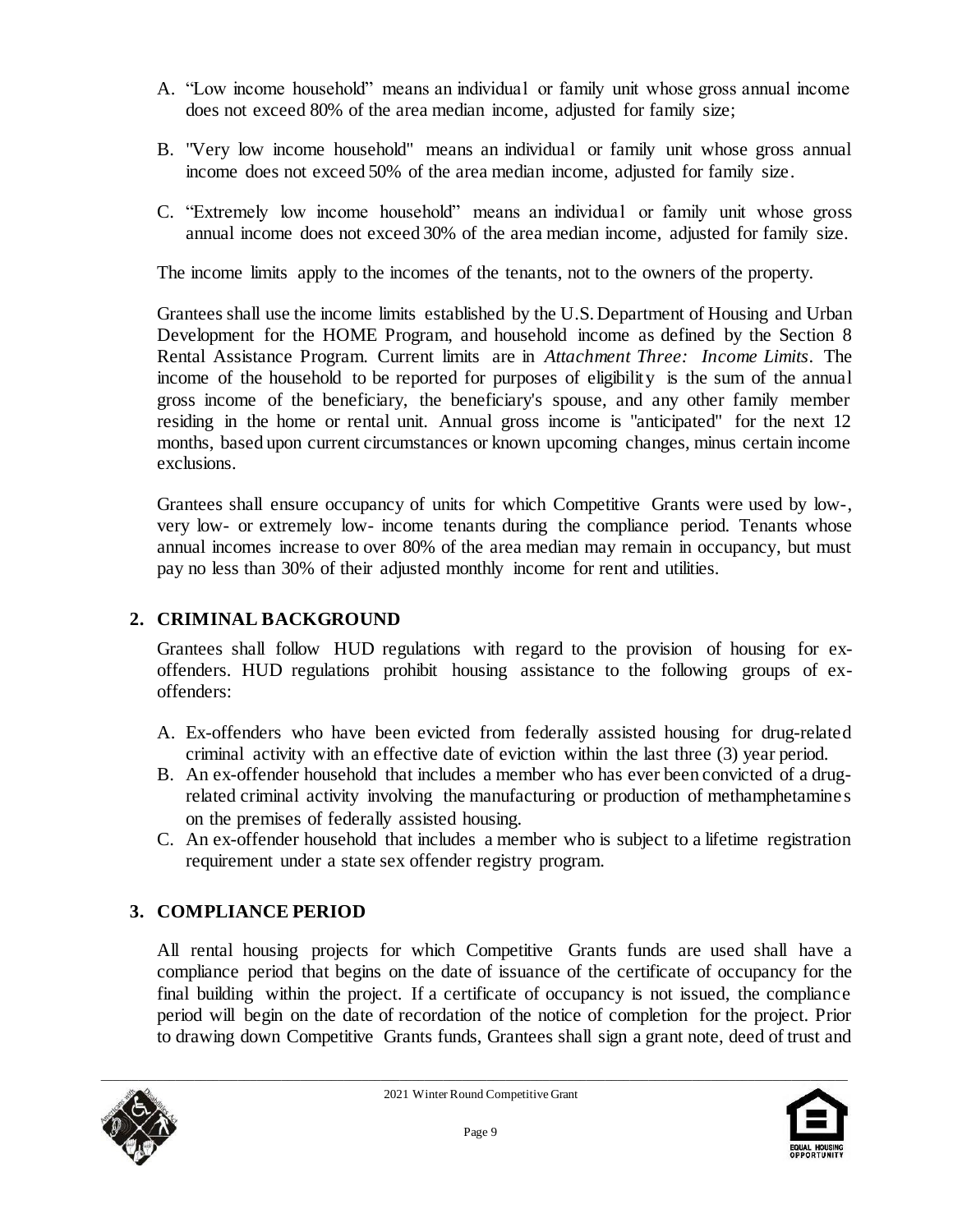restrictive covenant to enforce the compliance period. The Competitive Grant is forgiven at the end of the compliance period if full compliance was achieved throughout the compliance period.

The length of the compliance period will be determined based on the amount of Competitive Grants funds invested per unit:

| <b>Average Per Unit HTF</b><br><b>Competitive Grants Investment</b> | <b>Compliance Period</b> |
|---------------------------------------------------------------------|--------------------------|
| $<$ \$15,000                                                        | 5 Years                  |
| $$15,000 - $40,000$                                                 | 10 Years                 |
| $>$ \$40,000                                                        | 15 Years                 |

### **4. PROPERTY STANDARDS**

Property standards must be met when Competitive Grants funds are used for a project. Any rental units constructed or rehabilitated with Competitive Grants funds must meet THDA Design Standards for New Construction or Rehabilitation, as applicable. Additionally, all housing must meet all applicable local codes, rehabilitation standards, and zoning ordinances at the time of project completion.

In the absence of local codes, new construction of multi-family apartments of 3 or more units must meet the State-adopted edition of the International Building Code; new construction of single-family rental units or duplexes must meet the State-adopted edition of the International Residential Code for One- and Two-Family Dwellings; and rehabilitation of existing rental units must meet the State-adopted edition of the International Existing Building Code.

All contractors performing work on THTF assisted units must be appropriately licensed for the type of work being performed.

Following project completion, all properties assisted with Competitive Grant funds must meet Housing Quality Standards throughout the compliance period.

*Energy Code*. New construction projects must also meet the current edition of the International Energy Conservation Code.

*Visitability.* Additional points will be awarded to Applicants proposing single-family rental or multi-family new construction projects that include design features to make the units visitable by individuals with physical disabilities. These options include a step-free entrance, free passage of 32-36" for interior/exterior doorways, and easy use by individuals confined to a wheelchair. Further information about visitability may be found at www.visitability.org.



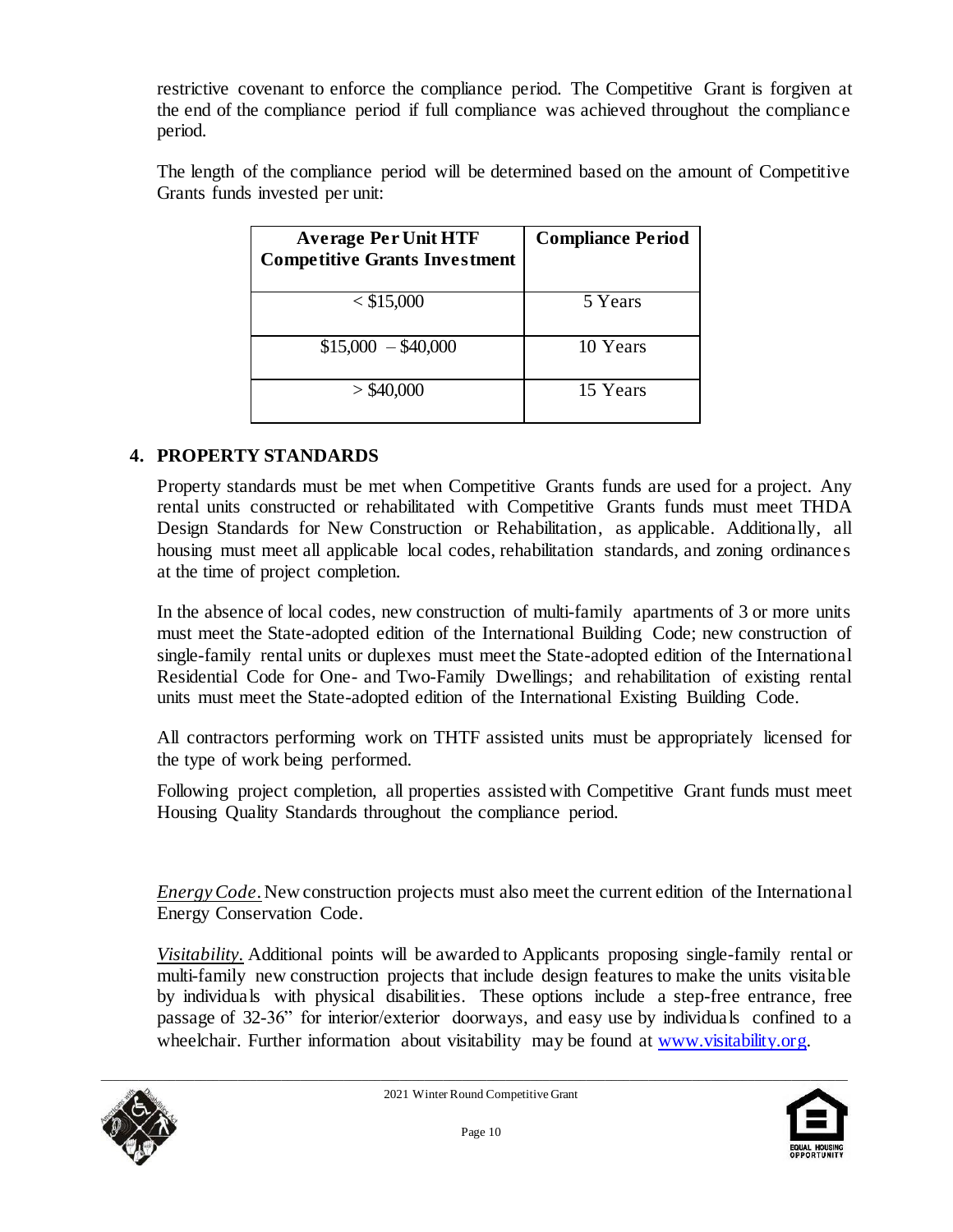*Universal Design.* Additional points will be awarded to applications that incorporate features that meet the needs of the greatest number of residents within a community. Universal design differs from accessible design, which is primarily intended to meet the needs of persons with disabilities. Universal design, however, is inclusive of adaptable design as universal design incorporates structural features that will allow a residence to be adapted to an individua l's current or future needs. Universal design features include, but are not limited to:

- Stepless entrances
- Minimum 5' x 5' level clear space inside and outside entry door
- Broad blocking in walls around toilet, tub and shower for future placement of grab bars
- Full-extension, pull out drawers, shelves, and racks in base cabinets in the kitchen
- Front mounted controls on all appliances
- Lever door handles
- Loop handle pulls on drawers and cabinet doors

More information on Universal Design may be found at The Center for Universal Design at North Carolina State University: [http://www.ncsu.edu/ncsu/design/cud/index.htm.](http://www.ncsu.edu/ncsu/design/cud/index.htm) 

*Building Permits.* Building permits must be pulled on all new construction and rehabilitation projects as required by the state or local jurisdiction, including building, mechanical, plumbing, and or electrical permits.

*Inspections.* All rehabilitation or new construction work must be inspected by a licensed inspector based on the rules applicable for the local jurisdiction in which the units are located. Licensed inspectors are certified by the Tennessee Department of Commerce and Insurance – State Fire Marshal's Office.

If a building permit is issued by a local jurisdiction or the state, inspection by a state certified inspector of that jurisdiction is required.

If the work is exempted by the state or local code and a permit is not required, then a qualified inspector may be used.

A "qualified inspector" is defined as an individual with credentials appropriate for the type of work being performed, such as inspectors licensed by the State of Tennessee as Building, Mechanical, Plumbing, or Electrical Inspectors. For activities in which a building permit is not issued, a qualified inspector may include home inspectors as appropriate for the work performed; individuals certified by a national organization such as the International Code Council, the National Fire Protection Association, or the Standard Building Code Congress as a Housing Inspector. Other qualifications may be accepted on a case-by-case basis, and require THDA approval before the inspector may perform inspections.

# **5. RENT LEVELS**



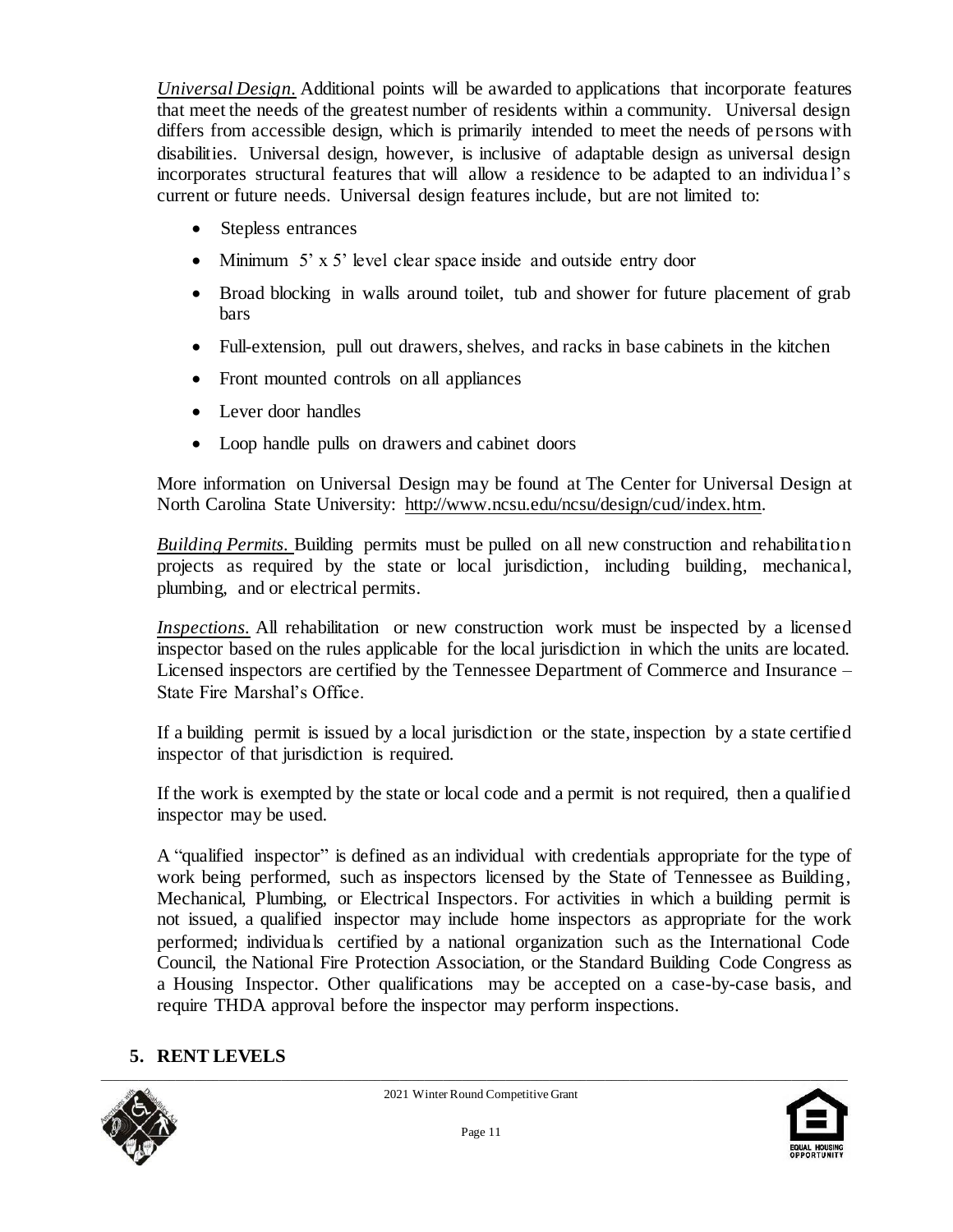Every rental unit assisted with Competitive Grant funds is subject to rent controls designed to make sure that rents are affordable to low-, very low- or extremely low-income households. The maximum rents used for Competitive Grants are the *High HOME rents.* The tenant portion of rent in *any* rental property assisted with Competitive Grants funds may not exceed 30% of gross monthly income. See *Attachment Four: HOME Program Rents*.

Rents are controlled for the length of the compliance period, and are determined on an annual basis by HUD. The published rents include utilities. *The cost of utilities paid by tenants must be subtracted (using applicable utility allowances) from the published HOME rents to determine the maximum allowable rents.*

Each Grantee should be aware of the market conditions of the area in which the project is located. The High HOME rents are maximum rents which can be charged. Each project should show market feasibility not based upon the High HOME rents, but rather upon area housing markets and THTF occupancy requirements, which require occupancy by low-, verylow-, or extremely low-income tenants. Rents shall not exceed the published High HOME rents, adjusted for utility arrangements and bedroom size. However, because these rents must also be attractive to *low-, very low-, or extremely low- income* tenants, actual rents may be lower than the High HOME rents to keep within 30% of the tenant's monthly income. Programs should be designed so they take into consideration the market feasibility of projects funded.

A Competitive Grant may assist with the development of a group home, a housing unit that is occupied by two or more single persons or families. A group home consists of common space and/or facilities for group use by the occupants and, except in the case of a shared onebedroom unit, a separate private space for each individual or family. Group homes often house the elderly or persons with disabilities who require accompanying supportive services. The calculation of the applicable rent and tenant contributions must follow the following requirements:

- A THTF-assisted group home is treated as a single THTF-assisted housing unit with multiple bedrooms. The THTF rent limit for a group home is the HUD-published Fair Market Rent (FMR) rent limit for the total number of bedrooms in the group home.
- However, the bedrooms of live-in supportive service providers or other non-client staff are not included when calculating the total number of bedrooms for the purpose of establishing the rent. For example, if one bedroom in a four-bedroom home is occupied by a service provider, the maximum rent for the group home is the HUD-published FMR Limit for a three-bedroom unit.
- The HUD-published FMR Limit is the maximum combined rent that can be charged to all income eligible tenants residing in the group home. Each tenant pays a pro-rata share of the total rent.



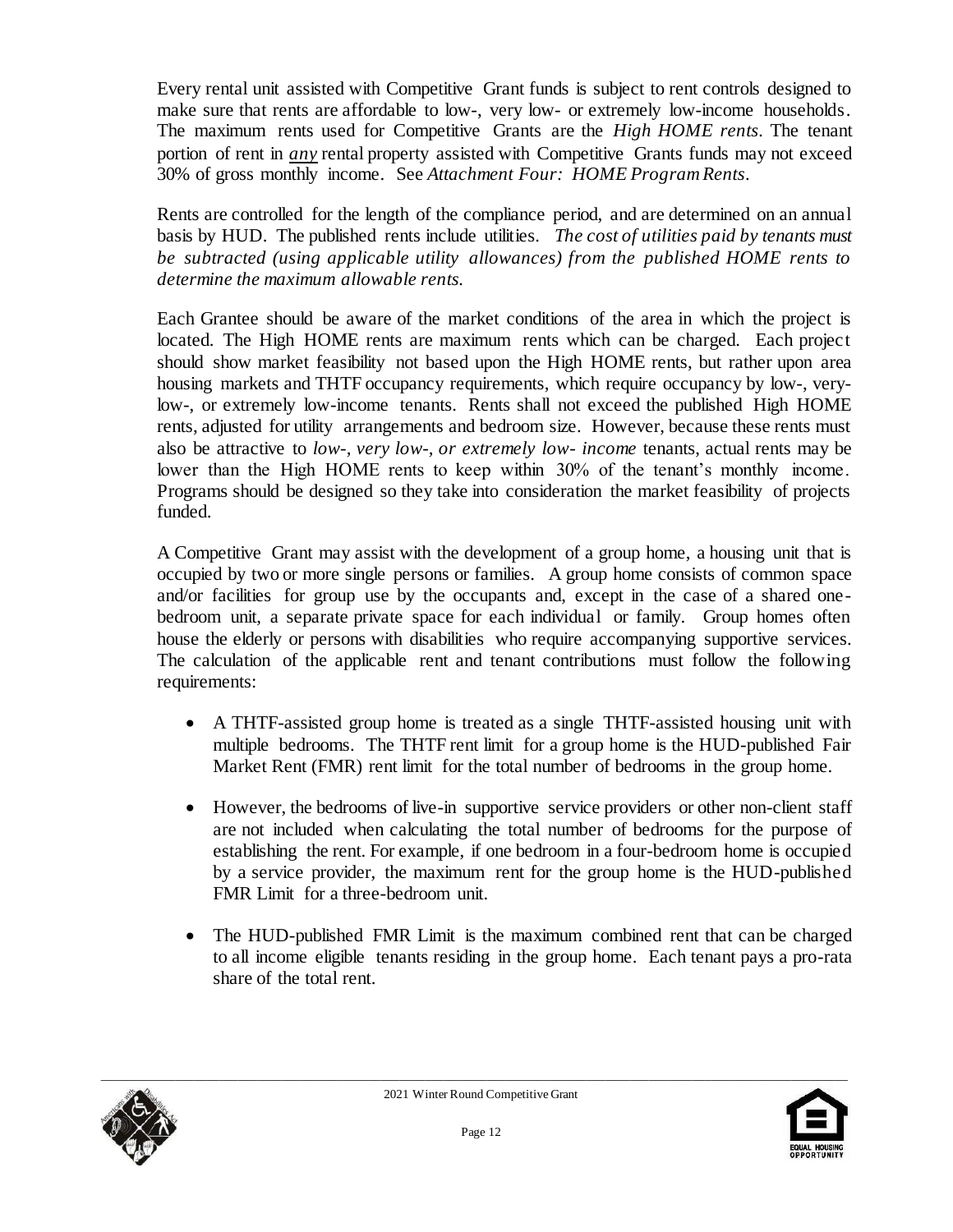- When group home tenants pay directly for utilities, the utility allowance must be subtracted from the HUD-published FMR limit in order to determine the maximum combined rent that can be charged to all tenants.
- Group homes frequently include food and/or other supportive services to its residents. Group home rents may not include food costs or the costs of supportive services. Costs for such services must be billed as separate charges. For group home units that are developed for persons with disabilities, disability-related services must be nonmandatory and the resident must have the option to choose the service provider. The lease must also state whether the fee-based services are optional or mandatory and must identify the amount of the additional fees or surcharges separately from the basic THTF rent for each tenant. The applicable State agency must approve in writing the costs of food and supportive services to be provided.

A Competitive Grant may assist with the development of Single Room Occupancy (SRO) housing, which consists of a single room dwelling unit that is the primary residence of a single occupant. The unit may or may not have food preparation and sanitary facilities. Rents for SRO units are based on the HUD Fair Market Rent (FMR) or the HUD High HOME rent depending on the characterization of the unit as described below.

| IF THE SRO HOUSING IS                                                                                                         | <b>THEN</b>                                                                                                                                                                                                              |
|-------------------------------------------------------------------------------------------------------------------------------|--------------------------------------------------------------------------------------------------------------------------------------------------------------------------------------------------------------------------|
| A unit with <i>neither</i> food preparation nor sanitary facilities,<br>or with one (food preparation or sanitary facilities) | The THTF rent may not exceed 75% of the HUD-<br>published FMR limit for a 0-bedroom (efficiency) unit.                                                                                                                   |
| A unit with <i>both</i> food preparation and sanitary facilities                                                              | The THTF rent cannot exceed the HUD published High<br>HOME rent limit for a 0-bedroom unit.                                                                                                                              |
| A unit that receives state or Federal <i>project-based</i> rental<br>assistance and is occupied by a very low income tenant   | The THTF rent can be the applicable State or Federal<br>project-based rent, as long as it is occupied by a very<br>low income tenant who does not pay more than 30% of<br>the family's monthly adjusted income for rent. |

The calculation of the applicable rent and tenant contributions must adhere to the following requirements:

- Utility costs are included in the maximum published HOME or FMR SRO rent. If SRO tenants pay directly for utilities, the utility allowance must be subtracted from the HUD-published HOME rent limit or FMR limit in order to determine the maximum rent that can be charged for the SRO unit.
- SRO units may not include food costs or the costs of any supportive services. Costs for such services must be billed as separate charges. For SRO units that are developed for persons with disabilities, disability-related services must be non-mandatory and the resident must have the option to choose the service provider.



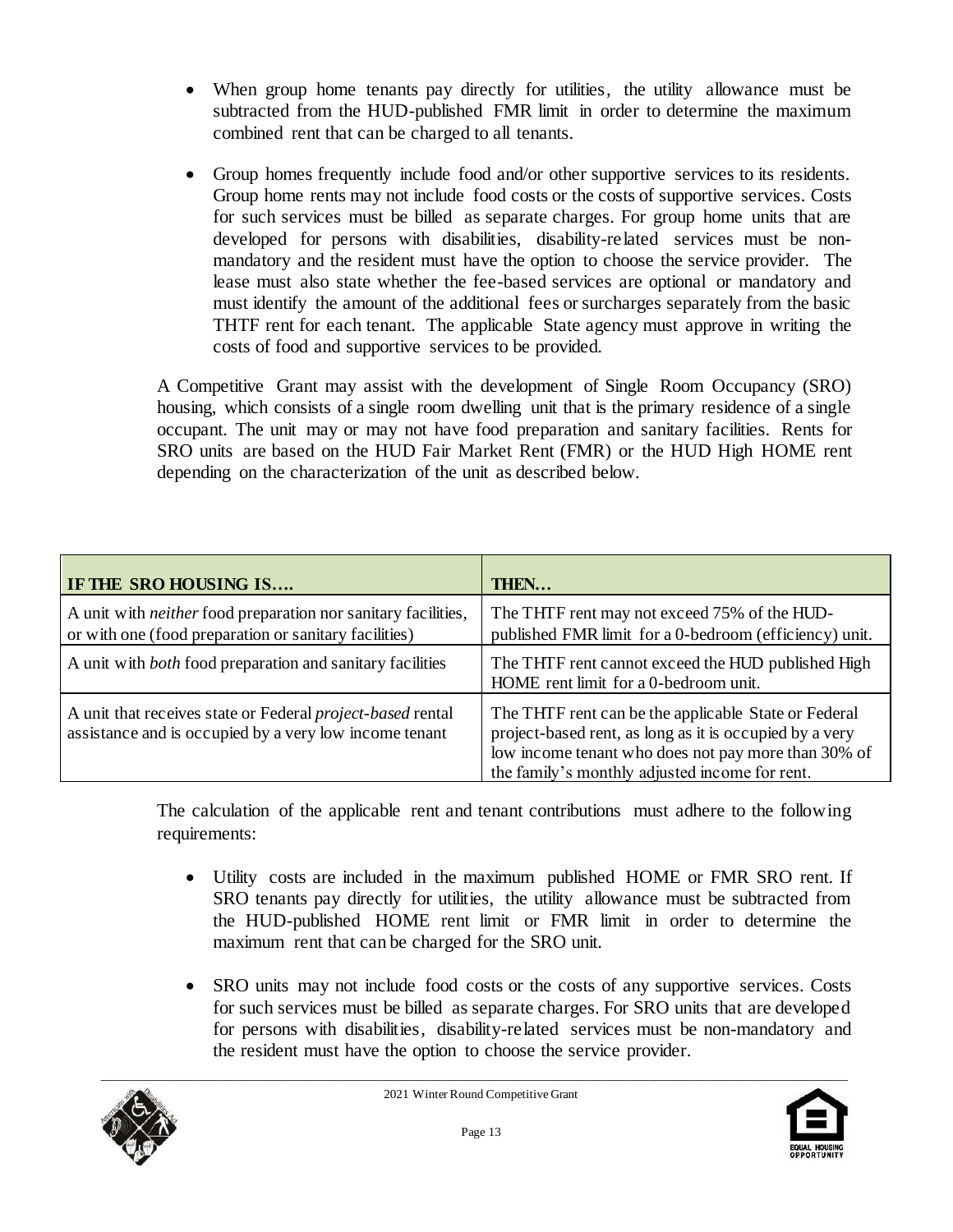Each SRO tenant's lease must clearly state whether the fee-based services are optional or required and must also identify the amount of additional fees or surcharges separately from the basic THTF rent for each tenant. The applicable State agency must approve in writing the costs of food and supportive services to be provided.

# **6. GRANTEE'S ON-GOING OBLIGATIONS FOR RENTAL PROPERTY**

During the compliance period, a Grantee shall:

- A. Conduct initial and annual income certification of tenants;
- B. Adhere to the THTF rent limits;
- C. Comply with THDA Property Standards;
- D. Comply with fair housing and affirmative marketing requirements and,
- E. Report to THDA as THDA may require;
- F. Take other actions as THDA may require

### **G. PROCUREMENT**

It is important to keep the solicitation of bids for goods and services, materials, supplies and/or equipment open and competitive. Grantees shall develop and follow their procurement policies. At a minimum, there must be an established selection procedure. Grantees shall obtain at least three bids, and the purchase should be made from the lowest or best bidder. There must be a written rationale for selecting the successful bid or proposal.

# **H. MARKETING REQUIREMENTS**

One goal of Competitive Grants is to raise the profile of affordable housing at the local, state and federal level, and to demonstrate that decent housing impacts all facets of community development. Each Grantee shall implement marketing and public relations plans to accentuate the achievements of the program. THDA's Communications Division will assist in the development of these plans. Grantees shall submit data and beneficiary stories to THDA as may be required by THDA.

### **I. FAIR HOUSING AND EQUAL OPPORTUNITY**

Each Grantee receiving a Competitive Grant shall comply with both state and federal laws regarding fair housing and equal opportunity (FHEO). FHEO requirements have been developed to protect individuals and groups against discrimination on the basis of: race, color, national origin, religion, age, disability, familial status, or sex.

In particular, owners and program administrators will need to be aware of discrimination issues with regard to: housing opportunities; employment opportunities; business opportunities; and benefits resulting from activities funded in full or in part by a Competitive Grant.

Each Grantee shall establish and follow procedures to inform the public and potential tenants of FHEO and the Grantee's affirmative marketing program. Grantees shall establish and follow



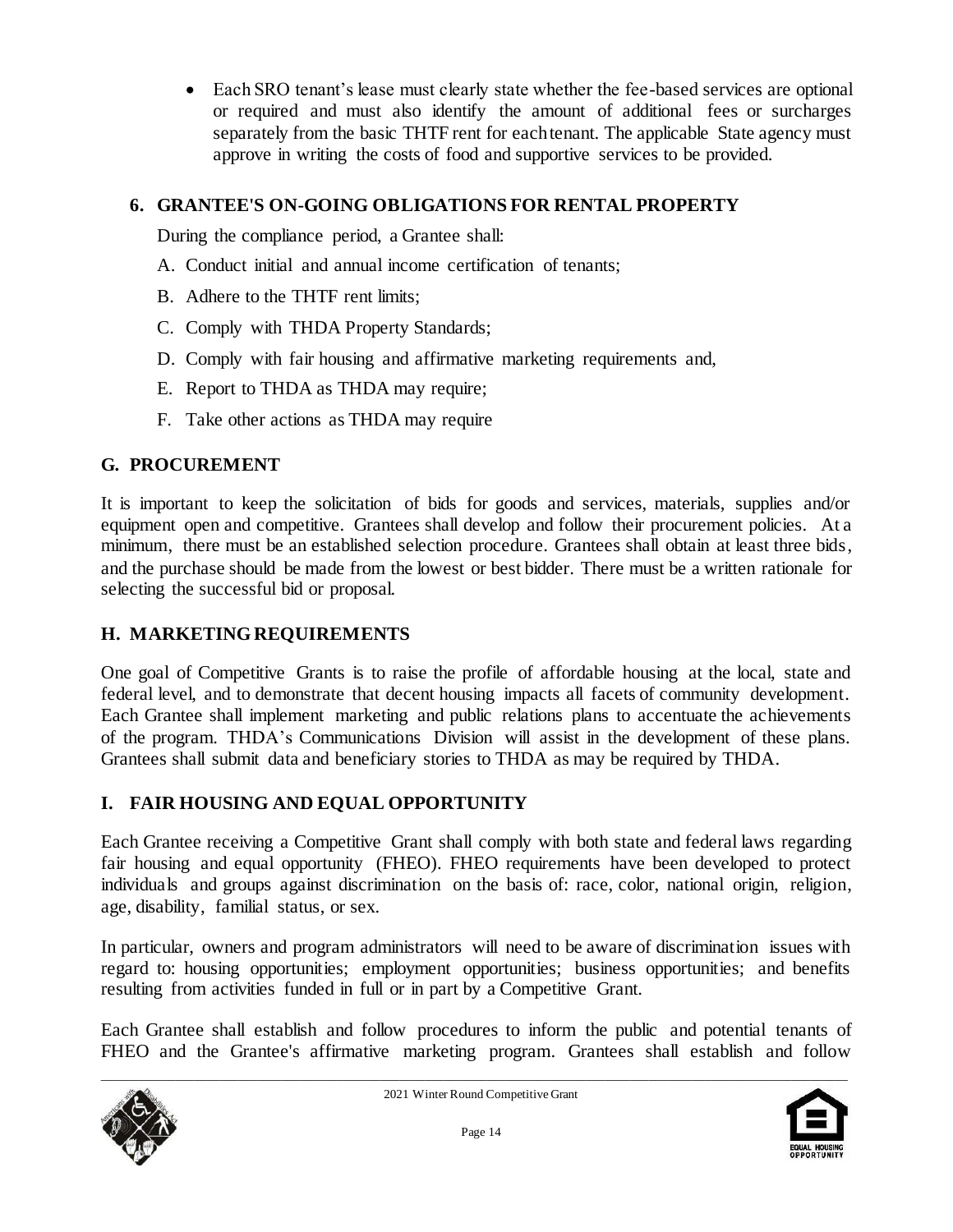procedures by which Grantees will solicit applications from potential tenants. Grantees shall maintain records of efforts to affirmatively market rental units. Grantees shall provide evidence of all of the above at the request of THDA.

# **J. TN HOUSING SEARCH.ORG**

Beginning at the start of initial lease-up through the end of the compliance period, all Grantees shall list units available for occupancy on TNHousingSearch.org or any subsequent affordable rental housing locator system sponsored by THDA and, as permitted by the locator system for the type of housing funded.

# K. **DEVELOPER FEE REQUIREMENTS**

Applicants may request a developer fee equal to or less than 7.0% of total the total Competitive Grants request less any costs associated with the developer fee, acquisition, and permanent financing. If the applicant proposes other funds for the project, the total developer fee earned for the project may not exceed 15% of the total development cost less any costs associated with the developer fee, acquisition, and permanent financing.

The developer fee may be requested in equal percentages along with project funds until 75% of the grant has been expended. The final 25% of the developer fee may not be requested until project development is complete, with all applicable certificates of occupancy or inspection reports issued and all required documentation submitted to THDA.

No administrative funds will be provided under this program description.

# **L. APPLICATION AND EVALUATION PROCEDURE**

Applications for Competitive Grants should be limited only by imagination, availability of matching funds, availability of support services, and a demonstrated need for the proposed project in a given area.

Proposals for funding in the FY 2021 Winter Round are limited to a maximum of \$500,000. There is no minimum grant amount. THDA expects that the combination of Competitive Grant funds and the required matching funds will be sufficient to allow the proposed project to be completed in a timely manner.

Proposals that address the housing needs of very low or extremely low income households, including youth transitioning from foster care, homeless veterans, and ex-offenders, especially elderly offenders who are eligible for release by the Tennessee Board of Probation and Parole but who remain in custody due to no other residential options and who meet other requirements specified in the Program Description, will receive additional points in the scoring matrix. Proposals with an identified, firm commitment for the matching funds are preferred and those proposals with a firm commitment for match resources which exceeds the 50% requirement will be highly preferred.



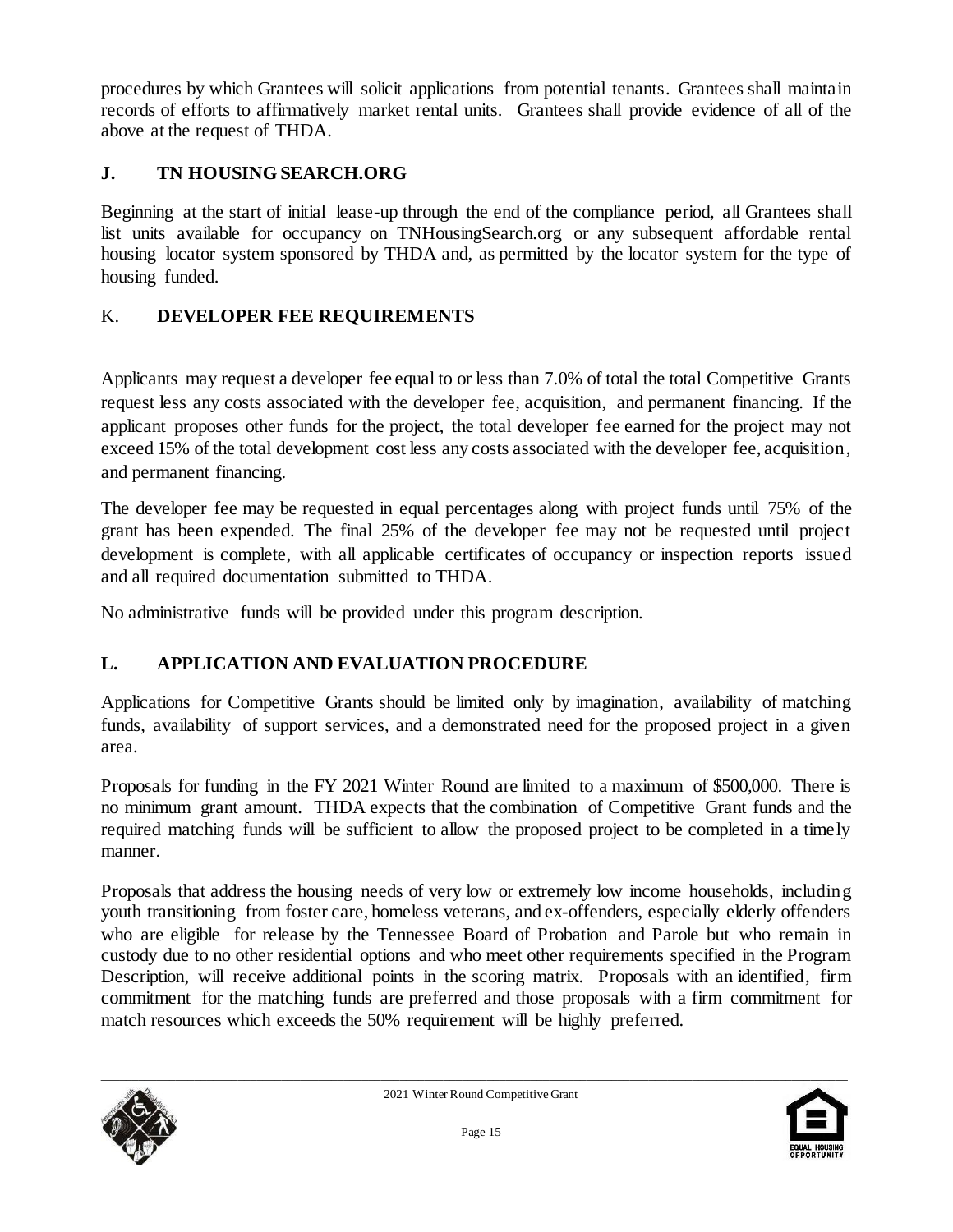THDA will evaluate each application to determine if the proposal meets program criteria, including, without limitation, submission of a complete application; proposal of an eligible activity serving eligible populations, proposal of a project that is ready to get underway except for the gap in financing to be provided by the Competitive Grant; and proposal of a project that in the opinion of THDA, in its sole discretion, is physically, financially and administratively feasible.

Applications will not be considered if the following threshold items are not submitted to THDA by the application due date:

- Application signed by the Chief Executive of the organization or the President/Chairman of the Board of Directors.
- Copy of the latest audit or audited financial statement of the organization. Audit period covered must be within 12 months of the application due date.
- Copy of a current resolution by the Board of Directors or governing body approving the submission of the application under the 2021 Winter Tennessee Housing Trust Fund Competitive Grants Program Description.
- If a non-profit organization, a Certificate of Existence or Certificate of Authorization from the Tennessee Secretary of State, as applicable, dated within 30 days of the application due date. If the non-profit organization is organized in a state other than Tennessee, a Certificate of Existence from the Secretary of State in which the organization was organized must also be submitted.
- If a nonprofit organization, documentation of an IRS designation under Section 501(c)3 or Section 501(c)4 of the federal tax code.
- If a nonprofit organization, copy of the Charter and By-laws of the organization.

Additionally, all nonprofit organizations must upload through THDA's Participant Information Management System (PIMS) those organizational documents required to be uploaded through PIMS. Copies of organizational documents that are required to be submitted through PIMS, but are submitted through another means, will not be considered.

Additionally, as a threshold requirement, organizations seeking funding for transitional housing targeted to ex-offenders shall demonstrate approval and good standing with the Tennessee Department of Corrections (TDOC) as of the application due date. All such organizations shall be listed on TDOC's List of Approved Transitional Housing Providers.

As a threshold requirement for consideration, applications from organizations seeking Competitive Grants to provide rental housing for ex-offenders shall provide a copy of the policies and procedures guiding the operation of their program and a copy of the program's application for tenancy.

A Review Committee will score and rank all applications meeting the threshold criteria, as determined by the Review Committee in its sole discretion. Applications will be ranked in descending numerical order based on the categories in the THTF Competitive Grant Matrix.



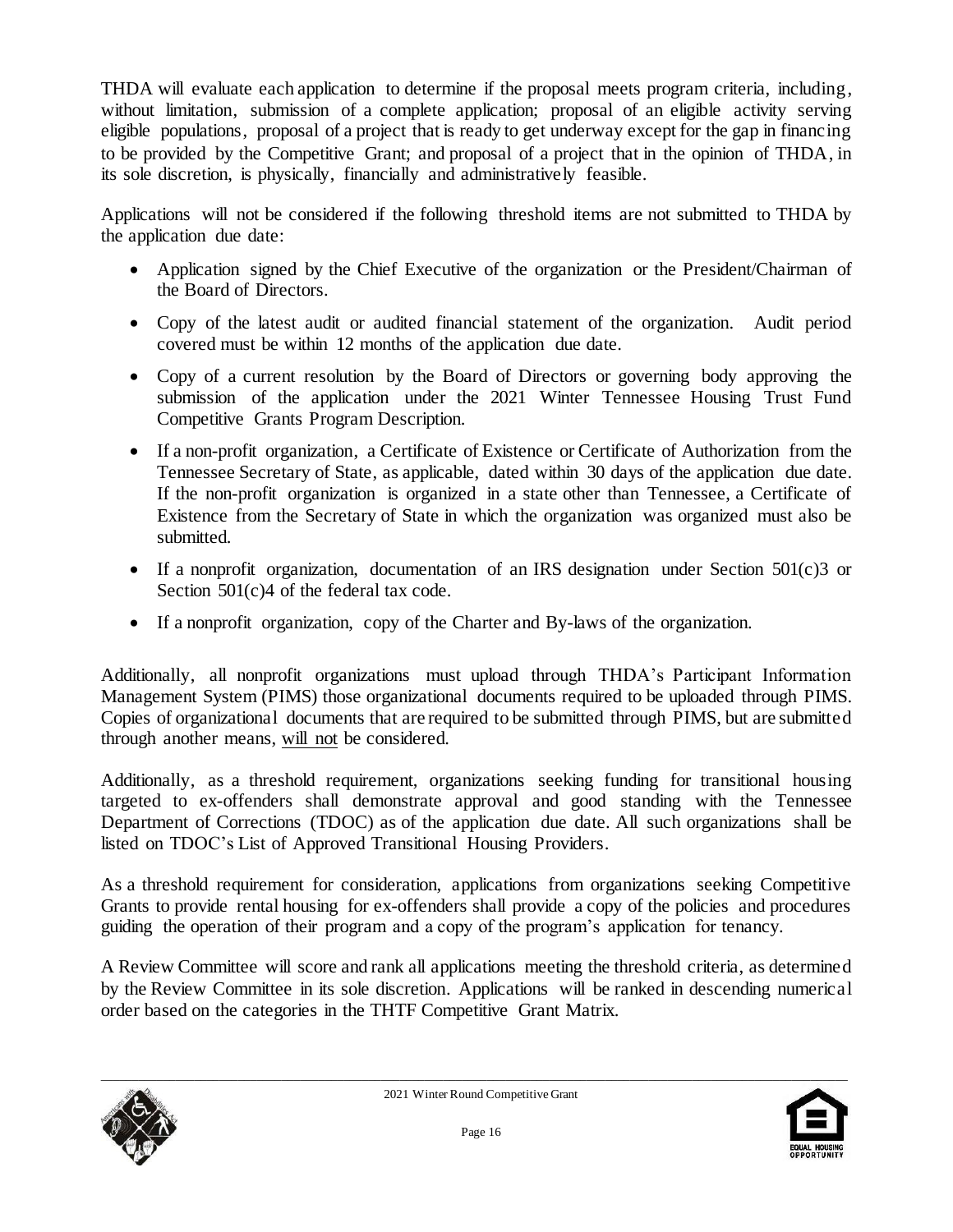Applications meeting the threshold requirements will be scored and ranked by Grand Division, as defined in Tennessee Code Annotated Title 4, Chapter 1, Part 2, in descending numerical order based on the scoring matrix.

- a) THDA will first select the highest scoring application from each Grand Division of Tennessee.
- b) If additional funding is available, THDA will combine all remaining applications into a single ranking by score. THDA will award funding starting with the highest score to lowest score until all funds are allocated or the amount of funds available is less than the need for the next highest scoring application.
- c) Given the limited funding available statewide and in order to distribute THTF Competitive Grants funding across Tennessee, THDA reserves the right to limit funding to only one award per county.

In the event of a tie score, THDA first will select the application with the highest total Innovation score and then, if a tie still remains, the highest total Need score. If a tie still remains, THDA will prioritize funding for the application with the greatest number of THTF funded units as the final determinant.

Applicants must receive a minimum score of 60 to be considered for funding.

The Review Committee will present its recommendations to the Executive Director for determination of awards.



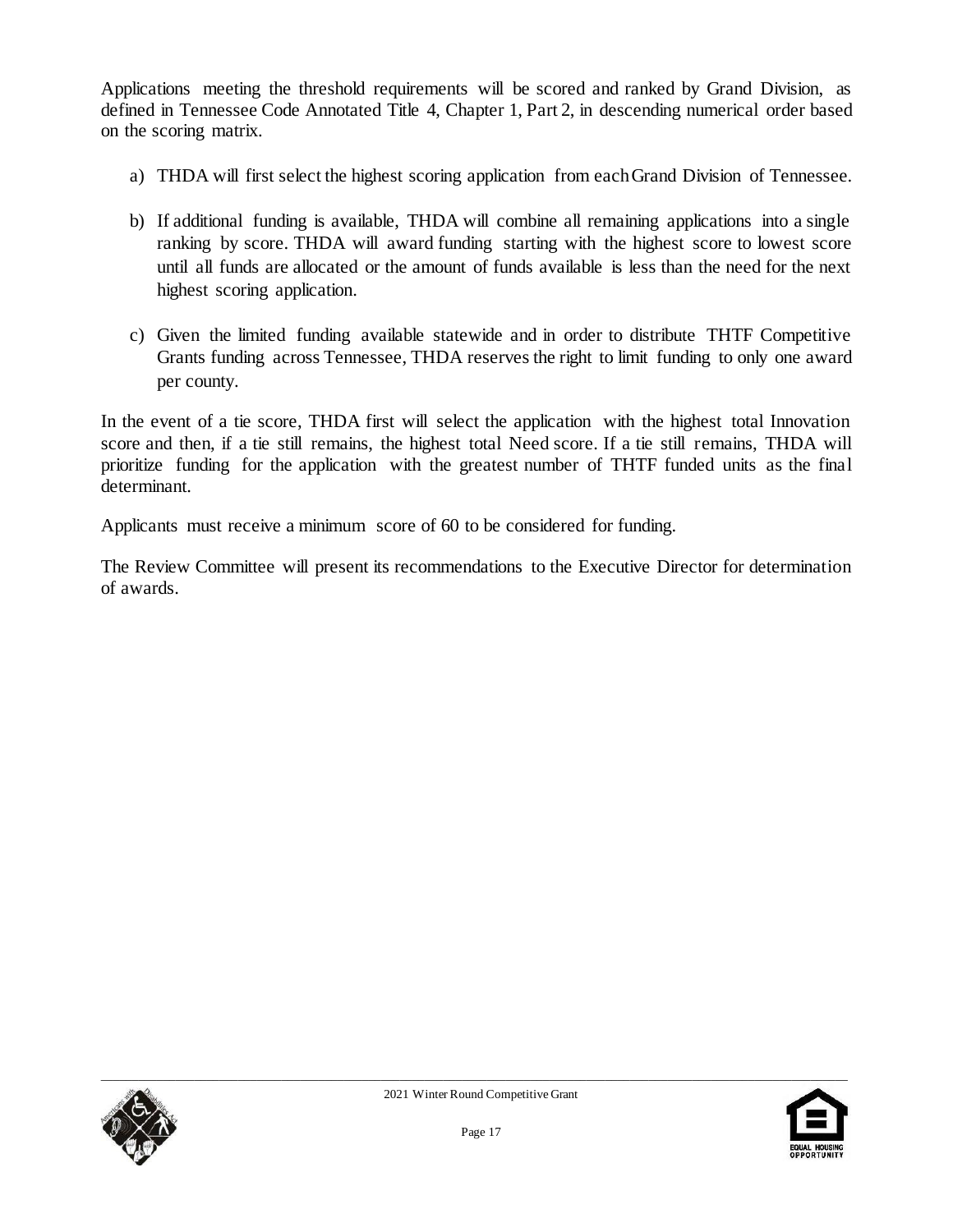### **THTF COMPETITIVE GRANT MATRIX Up to 100 Points**

### **1. CAPABILITY Up to 70 points**

- The program design is complete, and all necessary Up to 35 points components are identified in the application.
	- o The proposal demonstrates adherence to program guidelines, is well designed for the targeted population, and demonstrates an effective use of THDA resources.
	- o Sites have been identified and the applicant has site control of the parcel(s) on which the housing will be developed or the applicant can demonstrate a consistent and successful history for securing ownership control of property in each of the past five consecutive years that is either (1) at least double the number of single family units proposed in this THTF application or (2) if multifamily housing is proposed, at least double the number of sites proposed for acquisition in this THTF application.
	- o The project is physically, administratively, and financially feasible with sufficient revenue for the on-going operation of the housing during the compliance period.
	- o The feasibility worksheet is complete, correct, and demonstrates a need for a Competitive Grant.
	- o The proposed rents charged to tenants are reasonable given the income of the targeted population or rental assistance is committed to lower the contribution of the tenant toward rent and utilities.
	- $\circ$  If new construction, the housing will include design features that meet Universal Design standards, Visitability standards, and Energy code standards.
	- o For projects targeting special populations, including individuals with disabilities, homeless veterans, or youth aging out of foster care, a firm commitment for the delivery of supportive services is in place.
	- o For projects targeting ex-offenders, a plan for the screening of ex-offenders and a plan for the provision and funding of support services are in place.
	- o For projects targeting individuals with disabilities, the proposed housing meets the goals of the Final Rule for the qualities of settings that are eligible for reimbursement under the Medicaid home and community-based services that have been established by the Centers for Medicare and Medicaid Services (CMS) on January 16, 2014. Point deductions will be assessed if the CMS qualities of settings are not met based on THDA's sole determination.
	- o The applicant demonstrates the likelihood and feasibility to secure matching funds. Firm commitment letters are included in the application.
- The Applicant demonstrates sufficient capacity to Up to 35 points





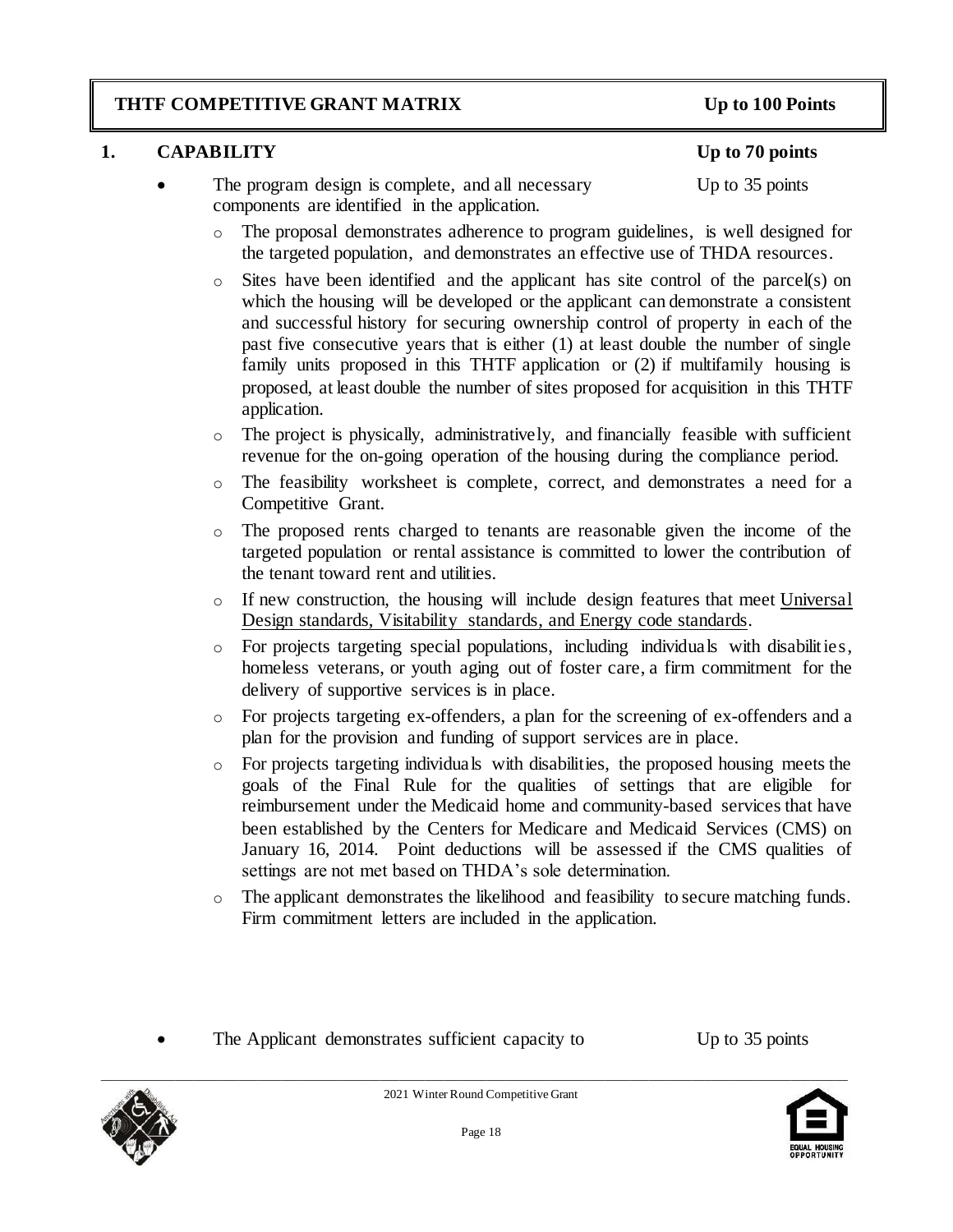successfully carry out the proposed project.

- The Applicant and its staff have experience in providing housing to the targeted population.
- The Applicant and its staff have a demonstrated capacity to manage rental housing.
- The Applicant's organizational budget reflects multiple sources of funding.
- If the Applicant has previous experience with Competitive Grants or other programs, point deductions will be assessed if the Applicant has not demonstrated success in:
	- o drawing down funds;
	- o completing a project in a timely manner;
	- o operating a program within THDA guidelines; and,
	- o responding timely to client concerns or complaints, contractor concerns or complaints, and THDA requests for information and/or client stories.

#### **2. NEED Up to 20 points**

| Up to $4$ points<br><b>Income Targeting</b> |                                                                                                                                                                                  |                  |
|---------------------------------------------|----------------------------------------------------------------------------------------------------------------------------------------------------------------------------------|------------------|
|                                             | $\rightarrow$ The Applicant will set aside 25% of the units for<br>individuals at 30% of AMI or less                                                                             | 3 points         |
|                                             | $\rightarrow$ The Applicant will set aside 50% of the units for<br>individuals at 50% of AMI or less                                                                             | 1 point          |
|                                             | Targeted Populations in THDA Strategic Plan                                                                                                                                      | Up to $7$ points |
|                                             | THDA will award up to 7 points based on the<br>proportion of units set-aside for youth transitioning out<br>of foster care as prioritized in the THDA Strategic Plan             | Up to 7 points   |
| $\rightarrow$                               | THDA will award up to 7 points based on the<br>proportion of units set-aside for ex-offenders,<br>particularly elderly ex-offenders as prioritized in the<br>THDA Strategic Plan | Up to 7 points   |
| $\rightarrow$                               | THDA will award up to 4 points based on the<br>proportion of units set-aside for homeless veterans as                                                                            | Up to $4$ points |

*Larger Community Need Up to 4 points*

Homelessness



prioritized in the Tennessee State Plan to End